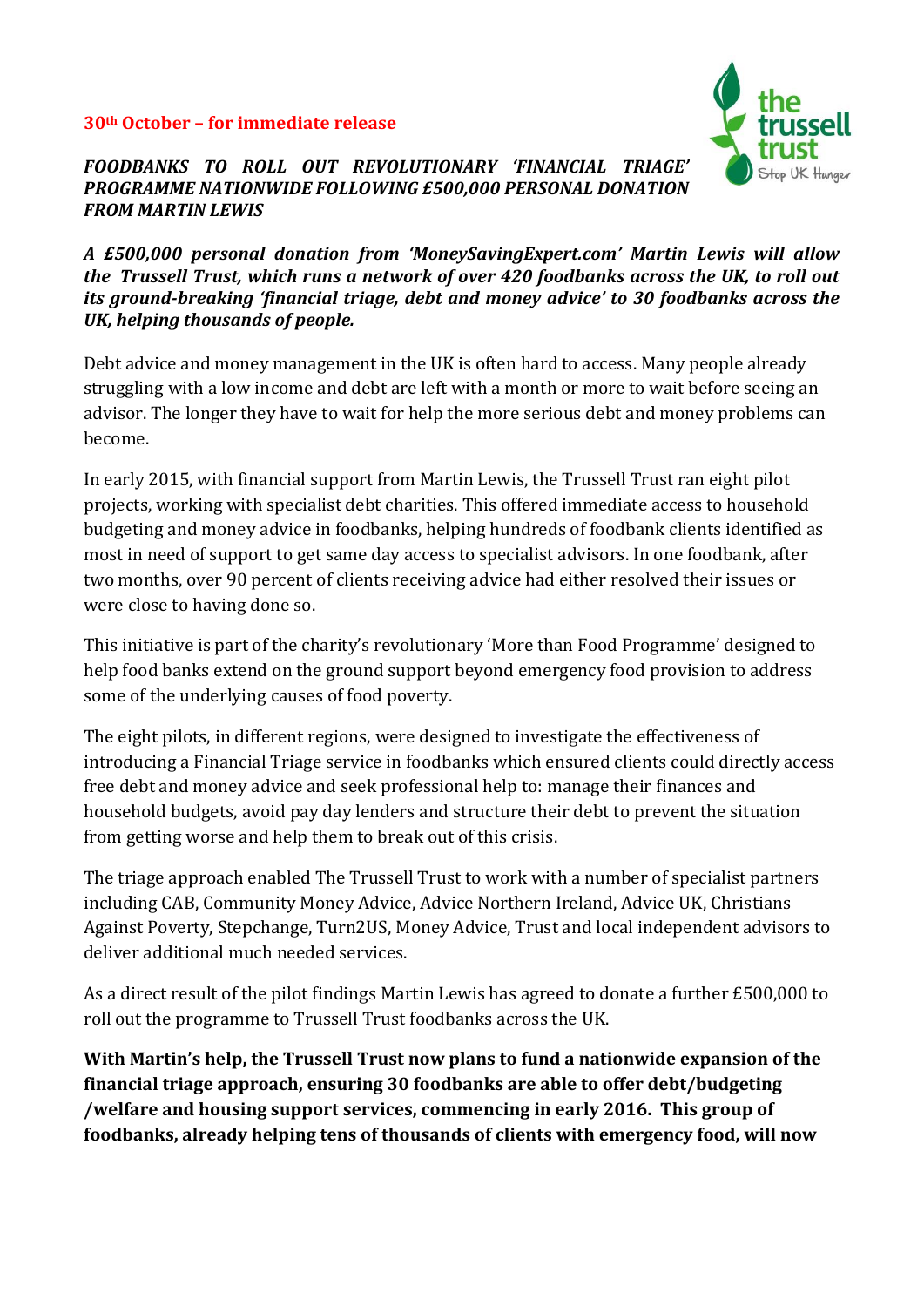## **be able to help thousands of those most in need of debt and money advice to transform their lives.**

David McAuley, Trussell Trust Chief Executive said:

"These pilots have been a huge help to some of our most vulnerable clients. People struggling with housing payments, redundancy or illness whilst on a low income were helped by advisors to have the confidence to tackle their finances and turn their lives around.

"We're very grateful to Martin for his extremely generous donation and look forward to working with more foodbanks to extend the pilot."

Bev Anderson, Trussell Trust's More Than Food programme manager said:

"The pilot study has shown the value of having volunteers trained in a triage approach and being able to offer access to specialist advisors there and then. In one foodbank 90% of the clients referred directly to the advisors had solved their problem or were in the process of doing so two months later. That's a great result."

The eight pilots were run at Trussell Trust foodbanks in:

Cardiff Coventry Dundee Durham Hammersmith & Fulham Stroud Bangor Newry

ENDS

### **Notes to Editors**

### **Photo assets:**

[https://www.dropbox.com/s/mtfx0p1ze83ht5u/\\_MG\\_0006%20%C2%A9Alexandra%20Smart](https://www.dropbox.com/s/mtfx0p1ze83ht5u/_MG_0006%20%C2%A9Alexandra%20Smart%202015.jpg?dl=0)  $%202015$ .jpg?dl=0

[a foodbank volunteer talks to a client at a foodbank, photo credit, Alexandra Smart, Trussell **Trust**]

# **About the pilot:**

 A new programme has been in development by the Trussell Trust since early 2014, to provide foodbank clients with help beyond an emergency food parcel, to empower them to address the underlying causes of their referral to a foodbank. This programme is titled "More Than Food". The financial triage pilot forms a key part of this programme.